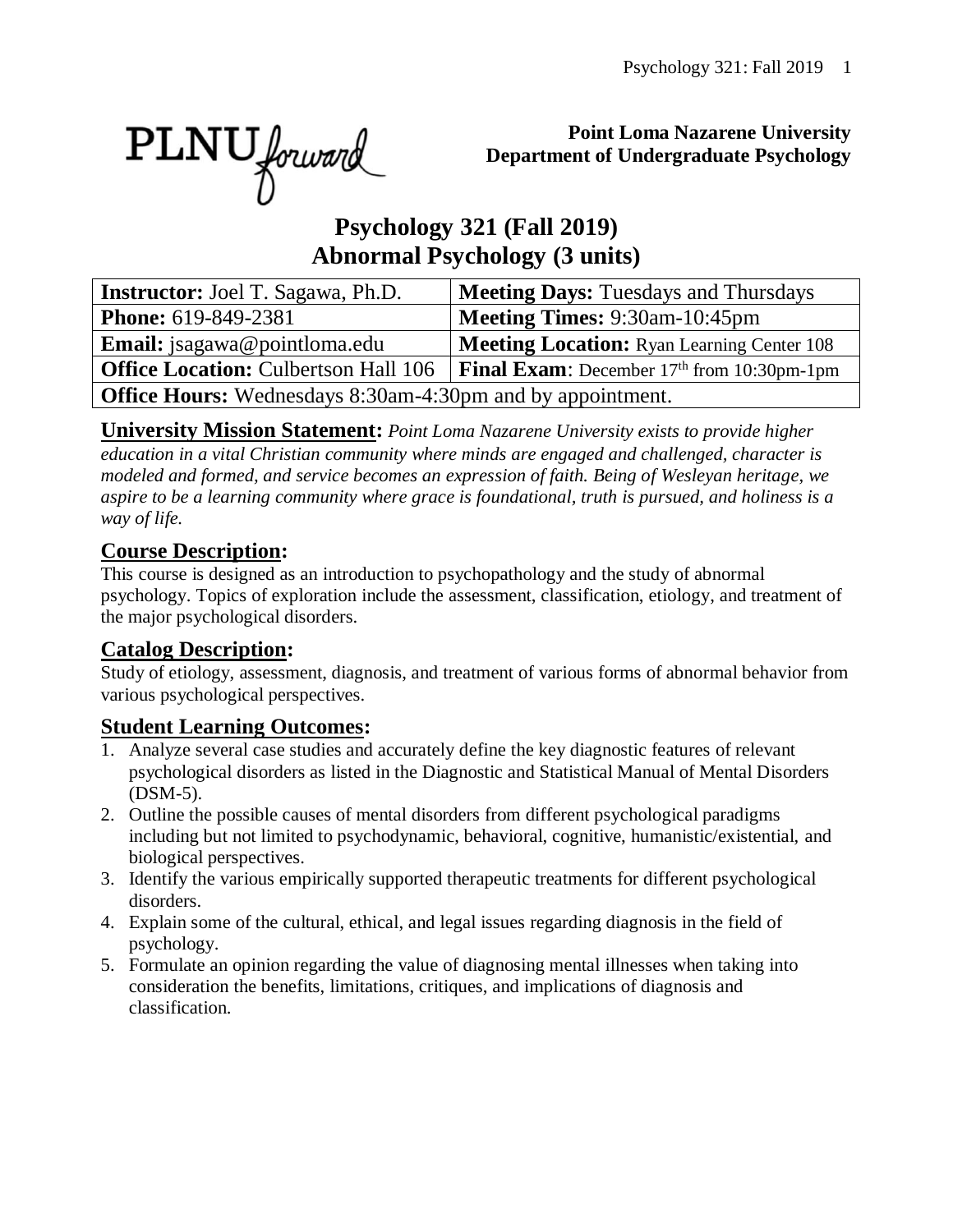## **Course Texts (Required):**

Comer, R.J. (2016). *Fundamentals of Abnormal Psychology – 8 th edition*. New York: Worth Publishers.

American Psychiatric Association. (2013). *Desk Reference to the Diagnostic and Statistical Manual of Mental Disorders - 5<sup>th</sup> edition.* Arlington, VA: American Psychiatric Publishing.

# **Course Texts (Recommended):**

American Psychiatric Association (2014). *DSM-5 Clinical Cases.* Arlington, VA: American Psychiatric Publishing.

### **Course Requirements:**

- 1. Participation: In-class participation is required and is figured into your final grade.
- 2. Reading Quizzes: Students are expected to read the assigned texts before class. There will be a total of 11 multiple-choice quizzes throughout the semester. Each quiz will consist of 10 multiple-choice questions. Students are allowed to drop 1 quiz score.
- 3. Case Studies: There will be a total of 7 case studies due throughout the semester. Descriptions of all case studies and grading rubrics are listed online.
- 4. Response Papers: There will be a total of 3 one-page response papers due throughout the semester. Descriptions of all response papers and grading rubrics are listed online.
- 5. Exams: There are a total of three exams throughout the semester. Exam 1 and Exam 2 will each consist of 50 questions. The final exam will be cumulative and will consist of 90 multiple choice questions as well as a final case study.

# **Grading:**

| Participation: (100 pts) 20%<br>Quizzes: $(100 \text{ pts}) 20\%$<br>Response Papers & Case Studies: (100 pts) 20% |  |                  |      |     |                |               | Exams $1 \& 2$ : (100 pts) 20%<br>Final Exam: $(100 \text{ pts}) 20\%$ |                       |       |     |                 |
|--------------------------------------------------------------------------------------------------------------------|--|------------------|------|-----|----------------|---------------|------------------------------------------------------------------------|-----------------------|-------|-----|-----------------|
|                                                                                                                    |  |                  |      |     |                |               |                                                                        | Total: (500 pts) 100% |       |     |                 |
|                                                                                                                    |  | Percentage Score |      |     |                |               |                                                                        |                       |       |     |                 |
| $\mathbf{A}$                                                                                                       |  | $= 93 - 100\%$   | $B+$ | $=$ | 88-89%         | $C_{\pm}$     |                                                                        | $= 77 - 79\%$         | $D+$  |     | $= 62 - 64\%$   |
|                                                                                                                    |  | $A = 90-92\%$    | B    | $=$ | 84-87%         | $\mathbf C$   |                                                                        | $= 70 - 76\%$         | D     |     | $= 55-61\%$     |
|                                                                                                                    |  |                  | $B-$ | $=$ | 80-83%         | $C$ -         |                                                                        | $= 65-69\%$           | $D-$  |     | $= 50-54\%$     |
|                                                                                                                    |  |                  |      |     |                |               |                                                                        |                       | F     |     | $=$ Below 50%   |
| Z Score                                                                                                            |  |                  |      |     |                |               |                                                                        |                       |       |     |                 |
|                                                                                                                    |  | $A = 1.33$       | $B+$ | $=$ | 0.67           | $C_{\pm}$     |                                                                        | $= -0.33$             | $D+$  |     | $=$ -1.67       |
| $A - = 1$                                                                                                          |  |                  | B.   |     | $= 0.33$       | $\mathcal{C}$ |                                                                        | $= -1$                | D     | $=$ | $-2$            |
|                                                                                                                    |  |                  | $B-$ | $=$ | $\overline{0}$ | $C$ -         |                                                                        | $= -1.33$             | $D$ - |     | $= -2.33$       |
|                                                                                                                    |  |                  |      |     |                |               |                                                                        |                       | F     |     | $=$ Below -2.33 |

# **Course Policies:**

- 1. Attendance: Students may choose to miss a total of 3 classes for any reason throughout the semester. However, students risk being de-enrolled in the event that they miss 4 classes or more (i.e., if absences exceed 20 percent of class meetings).
- 2. Exams and Quizzes: There will be no make-ups for any exam or quiz without prior permission from the instructor.
- 3. Papers: All papers are to be computer generated, 10-12 font, double or single spaced, referenced using APA style.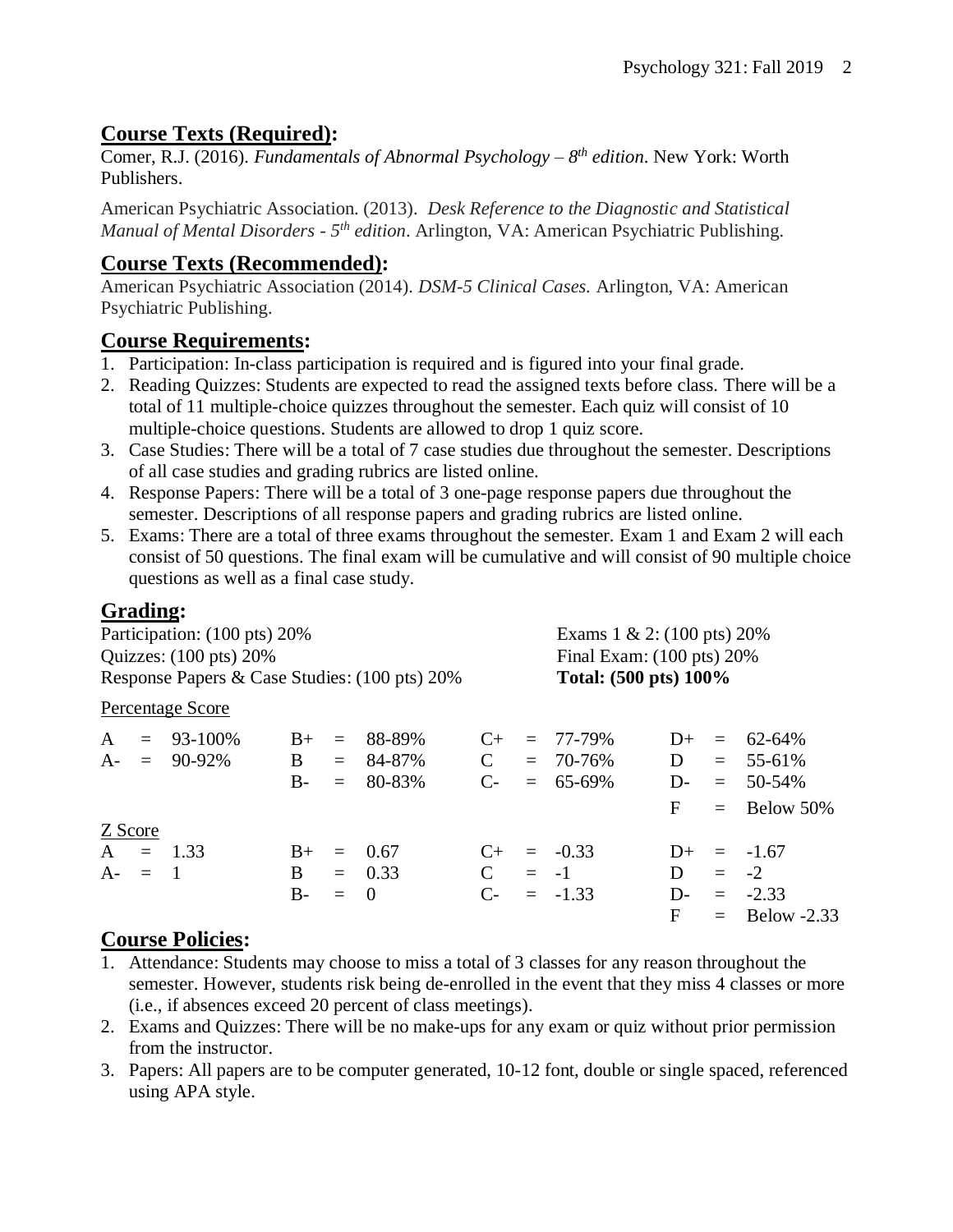#### **Final Examination Policy:**

Successful completion of this class requires taking the final examination on its scheduled day. The [Final Exam Schedule](http://www.pointloma.edu/experience/academics/class-schedules) is available online.

### **Attendance and Participation Policy:**

Regular and punctual attendance at all classes is considered essential to optimum academic achievement. If the student is absent for more than 10 percent of class meetings, the faculty member can file a written report which may result in de-enrollment. If the absences exceed 20 percent, the student may be de-enrolled without notice until the university drop date or, after that date, receive the appropriate grade for their work and participation. A complete description of the [Academic](https://catalog.pointloma.edu/content.php?catoid=18&navoid=1278#Class_Attendance)  [Policies](https://catalog.pointloma.edu/content.php?catoid=18&navoid=1278#Class_Attendance) can be found in the Undergraduate Academic Catalog.

### **Course Credit Hour Information:**

Following the [PLNU Credit Hour Policy,](http://catalog.pointloma.edu/content.php?catoid=18&navoid=1278#Credit_Hour_Definition) to meet the identified student learning outcomes of this course, the expectations are that this 3 unit course, delivered over a 15 week semester will approximate 3 hours/week classroom or direct faculty instruction. In addition, out of class student work will approximate a minimum of 6 hours each week. Specific details about how the class meets the credit hour requirement can be provided upon request.

### **FERPA Policy:**

In compliance with federal law, neither your PLNU student ID nor your social security number will be used in publicly posted grades or returned sets of assignments without your written permission. In addition, in compliance with [FERPA policy,](http://catalog.pointloma.edu/content.php?catoid=18&navoid=1278#Education_Records__FERPA__and_Directory_Information) you will be the only person given information about your progress in this class unless you have designated others to receive it in the "Information Release" section of the student portal.

### **Academic Honesty Policy:**

Students should demonstrate academic honesty by doing original work and by giving appropriate credit to the ideas of others. Academic dishonesty is the act of presenting information, ideas, and/or concepts as one's own when in reality they are the results of another person's creativity and effort. A faculty member who believes a situation involving academic dishonesty has been detected may assign a failing grade for that assignment or examination, or, depending on the seriousness of the offense, for the course. Faculty will follow and students may appeal using the procedures in the University Catalog. See the **Academic Policies** for definitions of kinds of academic dishonesty and for further policy information.

### **Copyright Policy:**

Point Loma Nazarene University, as a non-profit educational institution, is entitled by law to use materials protected by US Copyright Act for classroom education. Any use of those materials outside of the class may violate the law. More information on the [PLNU Copyright Policy](http://libguides.pointloma.edu/content.php?pid=203591&sid=1700398) can be found online.

### **Use of Library:**

This course may require students to complete course assignments using resources available from the University Libraries. [Research Guides](http://libguides.pointloma.edu/ResearchGuides) and assistance for this course are available online.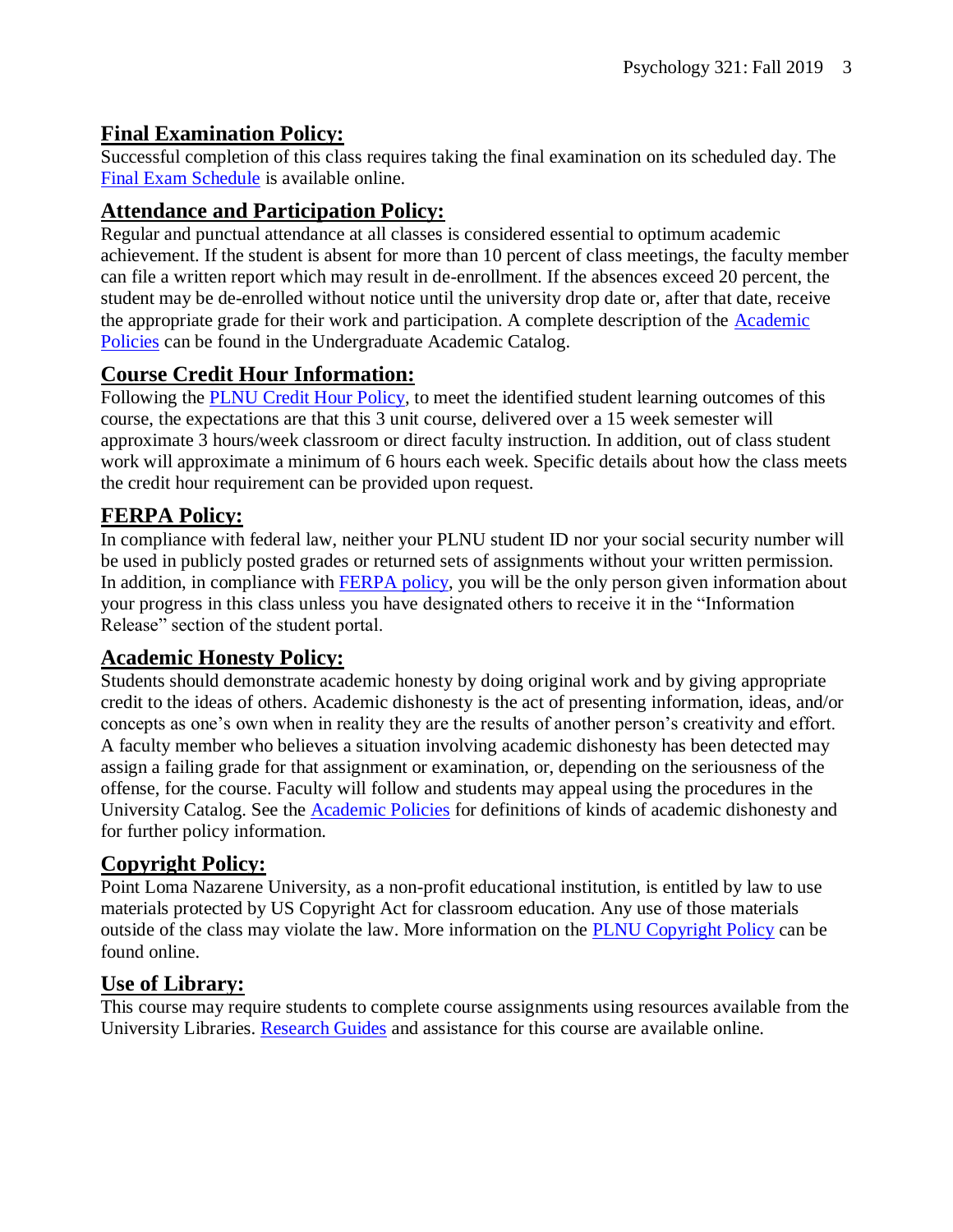#### **Academic Accommodations:**

While all students are expected to meet the minimum standards for completion of this course as established by the instructor, students with disabilities may require academic adjustments, modifications, or auxiliary aids/services. At Point Loma Nazarene University (PLNU), these students are requested to register with the [Disability Resource Center](http://www.pointloma.edu/experience/offices/administrative-offices/academic-advising-office/disability-resource-center) (DRC), located in the Bond Academic Center [\(DRC@pointloma.edu](mailto:DRC@pointloma.edu) or 619-849-2381). The DRC's policies and procedures for assisting such students in the development of an appropriate academic adjustment plan (AP) allows PLNU to comply with Section 504 of the Rehabilitation Act and the Americans with Disabilities Act. Section 504(a) prohibits discrimination against students with special needs and guarantees all qualified students equal access to and benefits of PLNU programs and activities. After the student files the required documentation, the DRC, in conjunction with the student, will develop an AP to meet that student's specific learning needs. The DRC will thereafter email the student's AP to all faculty who teach course in which the student is enrolled each semester. The AP must be implemented in all such courses. If students do not wish to avail themselves of some or all of the elements of their AP in a particular course, it is the responsibility of those students to notify their professor in that course. PLNU highly recommends that DRC students speak with their professors during the first two weeks of each semester about the applicability of their AP in that particular course and/or if they do not desire to take advantage of some or all of the elements of their AP in that course. Students may find additional support through other campus offices as well including the [Office of Spiritual Development,](https://www.pointloma.edu/offices/spiritual-development) the [Tutorial Center,](https://www.pointloma.edu/offices/tutorial-services) and/or the [Wellness Center.](https://www.pointloma.edu/offices/wellness-center)

#### **Expectations for Psychology 321 regarding academic integrity in this class:**

- Expectations are consistent with those outlined in the academic policy.
- Collaboration is permitted in preparing for examinations.
- Any material (including but not restricted to textbook, other texts, journals, magazines, websites) incorporated into writing assignments (reaction papers, term paper, other nonexamination writing assignments) must be properly cited. Plagiarism will not be tolerated.

#### **Consequences for violations of academic integrity in this class:**

- Consequences are consistent with those outlined in the academic integrity policy.
- Any type of plagiarism will result in an "F" for the particular assignment in question.
- Cheating during an examination will result in an "F" grade for the particular examination in question.
- The instructor reserves the right to issue a grade of "F" in the class for violations of the Academic Integrity Policy. This includes, but is not limited to: repeated violations of the Academic Integrity Policy, cheating of any sort during examinations and quizzes, turning in assignments not written by the student, among other violations.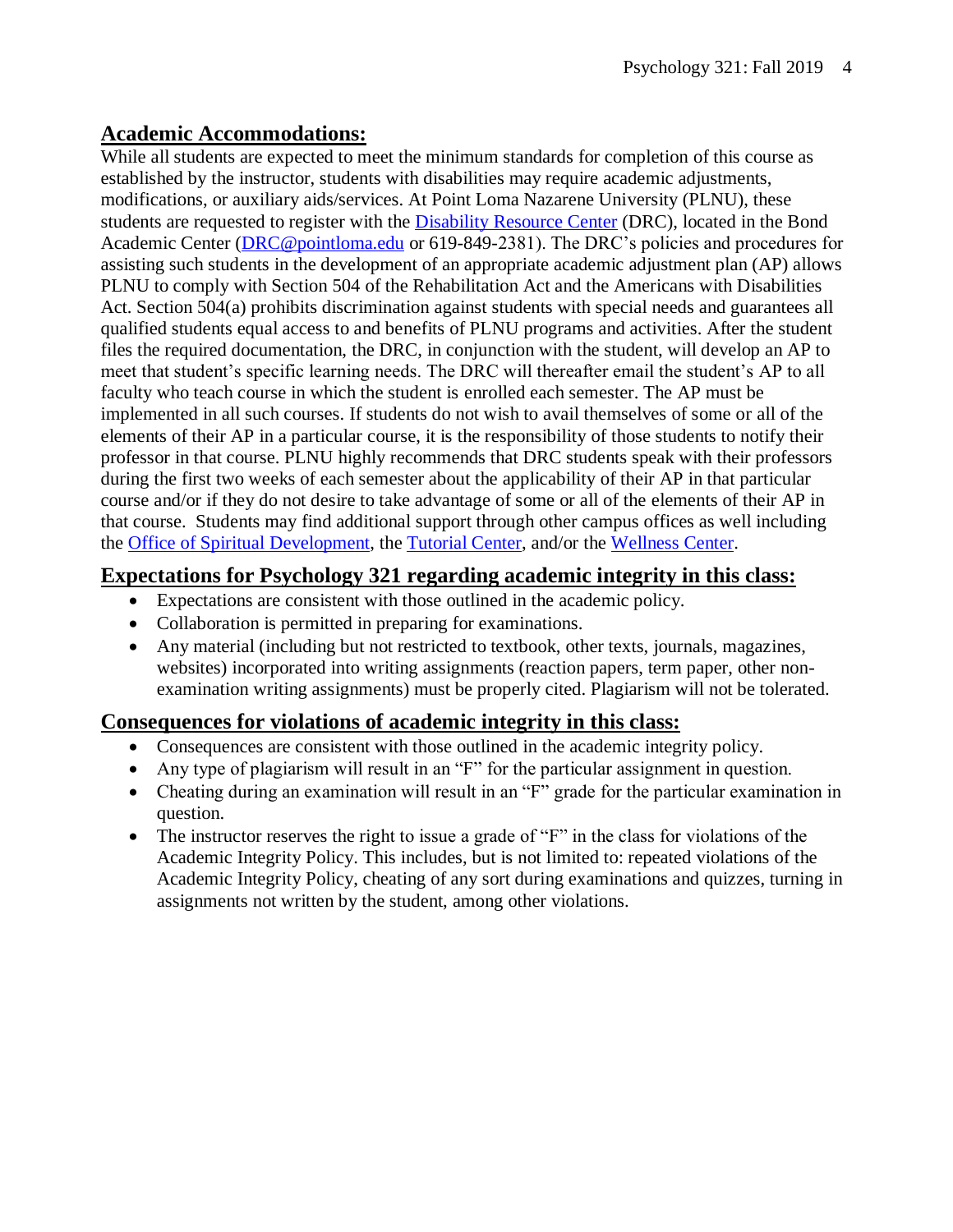# **Psychology 321 Tentative Schedule**

#### *Introduction to Psychopathology*

Sep 5 – Introduction

Sep 10 – Views of Psychopathology *Reading Quiz 1 – Ch. 2 Models of Abnormality*

Sep 12 – Views of Psychopathology *Critical Response Paper 1 – Evaluating the Practice of Diagnosing Psychopathology*

#### *Unit 1 – Disorders Related to Stress and Trauma*

Sep 17 – Stress and Trauma *Reading Quiz 2 – Ch. 5 Disorders of Trauma and Stress*

Sep 19 – Stress and Trauma *Critical Response Paper 2 – Personal Reflection on Mental Illness*

Sep 24 – Somatic Symptoms and Related Disorders *Reading Quiz 3 – Ch. 8 Disorders Featuring Somatic Symptoms*

Sep 26 – Personality Disorders *Case Study 1 – The Case of Karen*

Oct 1 – Personality Disorders *Reading Quiz 4 – Ch. 13 Personality Disorders*

Oct 3 – Personality Disorders *Case Study 2 – The Case of Paulina*

Oct 8 – Exam 1 Review Session

Oct 10 – Exam 1

#### *Unit 2 – Disorders Related to Cognition and Mood*

Oct 15 – Anxiety, Obsessive-Compulsive, and Related Disorders *Reading Quiz 5 – Ch. 4 Anxiety, Obsessive-Compulsive, and Related Disorders*

Oct 17 – Anxiety, Obsessive-Compulsive, and Related Disorders *Case Study 3 – The Case of Ike*

Oct 22 – Mood Disorders *Reading Quiz 6 – Ch. 6 Depressive and Bipolar Disorders*

Oct 24 – Mood Disorders *Case Study 4 – The Case of Maria*